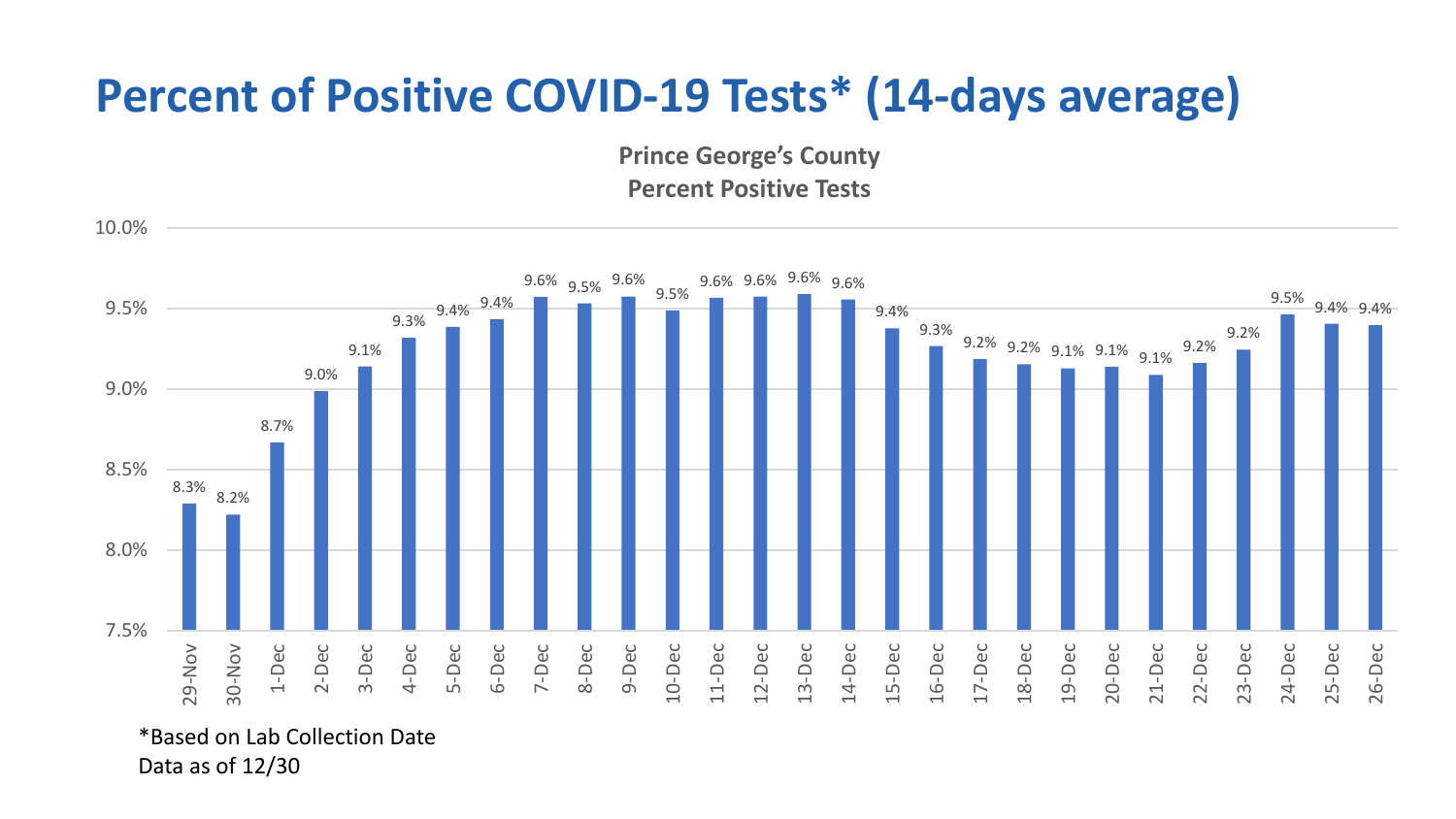## **COVID-19 Cases\* Prince George's County (14-day average)**

**Prince George's County Average New COVID-19 Cases per Day**



\*Based on Lab Collection Date Data as of 12/30